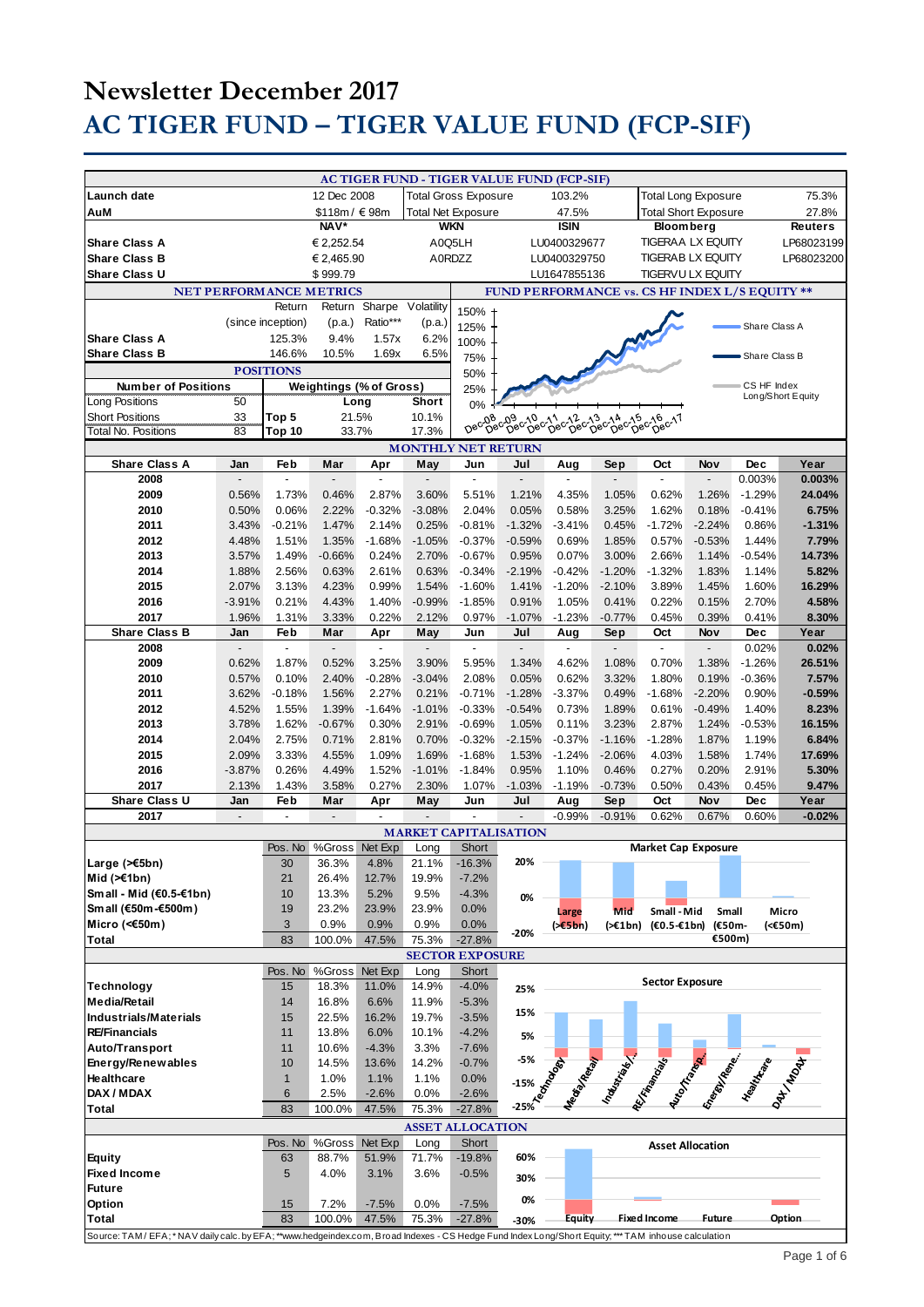## **Tiger Value Fund – December 2017**

## **O Returns: +0.41% (class A)/+0.45% (class B)/ +0.60% (class U)**

In December, the Tiger Value Fund ("TVF") had a net return of +0.41% for share class A and +0.45% for share class B, making a cumulative positive net return of +8.30% and +9.47% for 2017 and +125.3%/+146.6% since inception (share class A/B). Our FX hedged USD share class U had a net return of +0.60% in December, making a cumulative net return of -0.02% since the inception in August.

### **O Commentary: Review of 2017 – low correlation with equity markets**

In 2017 the Tiger Value Fund had a good first half of the year but a mixed second half. Although the second half of 2017 was burdened by muted performance of value positions and losses in our short book, we stabilized the performance in Q4 and recovered almost half of the losses incurred in Q3 to close up 8.3% and 9.5% for the A and B classes respectively. While equity markets such as the DAX were down -0.8% in December the Tiger Value Fund was up with +0.41% for share class A and +0.45% for share class B.

For 2017 the performance of the TVF was inline with previous years in terms of relative volatility and participation. The TVF hit a new record low (based on monthly data) in terms of realized volatility in 2017 with 4.7%/4.9% (A/B class) vs. the DAX at 9% (based on monthly data), inline with our historical volatility of 30-50% of the realized volatility of the DAX. Also the participation rate of 66.3%/75.7% (TVF class A and B return/DAX return), was inline with our historical average of 66.5%/76.4% in up years. Remarkably, the correlation and beta was unusually low in 2017 with a correlation to the DAX of 21.6% (50.3% since inception) and a beta of 0.10 (0.17). Overall, the TVF continued to deliver a very attractive risk adjusted return in 2017 largely uncorrelated with the broader European equity markets inline with our stated investment objective.

### **TVF vs. Hedge Fund Peers**

Although there is only limited December performance data on Hedge Funds available so far it looks like that we were roughly inline with most of our peers: the Eurekahedge UCITS Europe Long/Short Hedge Fund Index<sup>1</sup> was up  $+0.27\%$  in December and  $+4.98\%$  in the year 2017 and at the most recent November update the CS Hedge Fund Long/Short Equity Index<sup>2</sup> was up +10.5% in the year-to-date. This compares with the TVF which was up  $+8.30/+9.47%$  (share class A/B) in the year 2017.

Over the last nine years the TVF has built a strong risk-adjusted track record with a consistent outperformance of its peers which was achieved with a low average gross and net adjusted exposure of only 85% and 35% respectively. The TVF share class B has produced a compound average net return of 10.55% p.a. and has outperformed its peers such as the CS Hedge Fund Long/Short Equity Index<sup>2</sup> on average by more than 4%-points per year since its inception in December 2008.

### **Performance Attributions**

In the year 2017 our top 10 attributors were Ferratum (+236bp), Bauer AG (+210bp), Tom Tailor (+194bp), PNE Wind (+157bp), MLP (+151bp), FACC (+136bp), Singulus (+134bp), ElringKlinger (+125bp), AT&S (+121bp) and Freenet (+115bp). While we have sold Bauer AG, Tom Tailor, FACC, Singulus and Freenet we have kept positions at the remaining attributors. At our top 5 detractors

<sup>&</sup>lt;u>.</u> <sup>1</sup> Source[: http://www.eurekahedge.com/Indices/IndexView/Special/590/Eurekahedge\\_UCITS\\_Europe\\_Long\\_Short\\_Equities\\_Hedge\\_Fund\\_Index](http://www.eurekahedge.com/Indices/IndexView/Special/590/Eurekahedge_UCITS_Europe_Long_Short_Equities_Hedge_Fund_Index)

<sup>&</sup>lt;sup>2</sup> Source: EUR Broad Index o[n www.hedgeindex.com](http://www.hedgeindex.com/)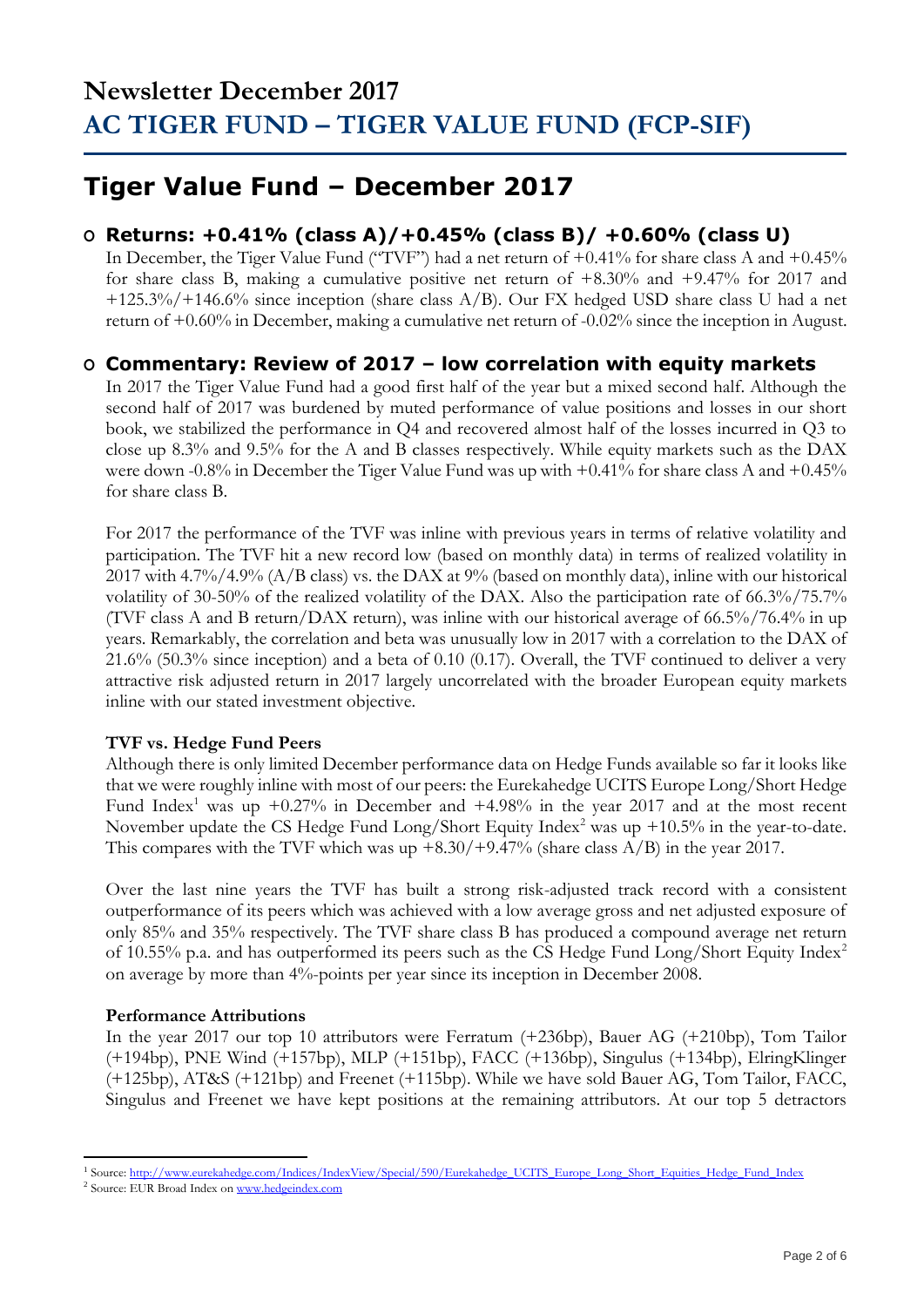Transtec (44bp), Metro (42bp), Delticom (41bp), MBB (32bp) and Francotyp-Postalia (29bp) we sold Transtec but kept the other detractors as we see a good risk-reward ratios for the remaining positions. In December our top long attributers were ElringKlinger (+48bp), Ferratum (+45bp) and Dialog Semiconductor (+33bp). At ElringKlinger we profited from a broker upgrade which caused a short squeeze in the tight German lending market and Ferratum continued its uptrend after the company announced its online banking partnership with Thomas Cook. We believe that Ferratum's continued product roll-outs should result into an acceleration of its topline growth in 2018. We bought Dialog Semiconductor after the recent share price slump when the company announced that Apple is planning for a second source for the power chip in the iPhone 2019. Now Dialog is probably the cheapest technology stock in our universe with a single digit PER 2018. We expect a strong 2018 and believe that analyst consensus has become too bearish on Dialog and that the stock has significant recovery potential driven by new customer announcements and record financial results. Also, the Chinese stakeholder Tsinghua may continue to increase its stake of currently 9% and cause more takeover speculation.

The performance of our single short book burdened the performance once again in December as several negative catalysts such as profit warnings and share placements continued not to work out in an overall positive market environment. In addition the uncertainty of the German Investment Tax Act (GITA 2018) tightened the German lending market significantly and caused short squeezes in selective single names with high short interest. Our single short book (incl. single put options) had a net negative result of -80bp. We rolled over some of our DAX option hedges and also booked some profits which lowered our overall index hedging costs to -5bp in December. Also for 2017 our short book had overall negative attributions from single shorts incl. single stock put options of 455bp and 111bp from our DAX index hedges. We will continue to hedge via out of the money DAX Puts and single stock Put Options which gives us additional downside protection in case of a larger market correction.

#### **Fund Assets**

In 2017 the assets of the Tiger Value Fund increased by EUR 41.5m from EUR 56.5m to EUR 98.0m (+73.5%) thereof EUR 36.3m net asset inflow and EUR 5.2m performance related achieving our goal to cross EUR 80m in AuM in 2017. For 2018 we have planned various marketing activities and will aim to grow the fund assets significantly by year end.

### **O Outlook: 2018 - the year of monetary policy normalisation**

Since the Global Financial Crisis (GFC), financial conditions have been extremely easy with 0% (or negative) interest rates and most central banks engaging in quantitative easing. Nine years after the trough of the GFC, central banks will in 2018 normalise monetary policies and we believe this will be a very significant event for financial markets.

The normalisation process has in fact already started with the FED reducing its treasury and MBS holdings by \$10bn per month (since October 2017), increasing in quarterly steps to \$50bn during 2018. At the Bank of Japan (BOJ), with little fanfare, the balance sheet actually shrank (-\$3.9bn) in December for the first time since the launch of its massive QQE in 2012. In turn, the ECB has since January 2018 reduced its Asset Purchase Program (APP) to €30bn per month, from €60bn previously, with the intention of ending the program in 2018.

Consequently, sometime in the middle of 2018 the net QE volumes from the 3 largest central banks will turn negative which will most likely have meaningful impact on financial markets. In particular, volatility should return to more normal levels after being significantly depressed in 2017 when the annualised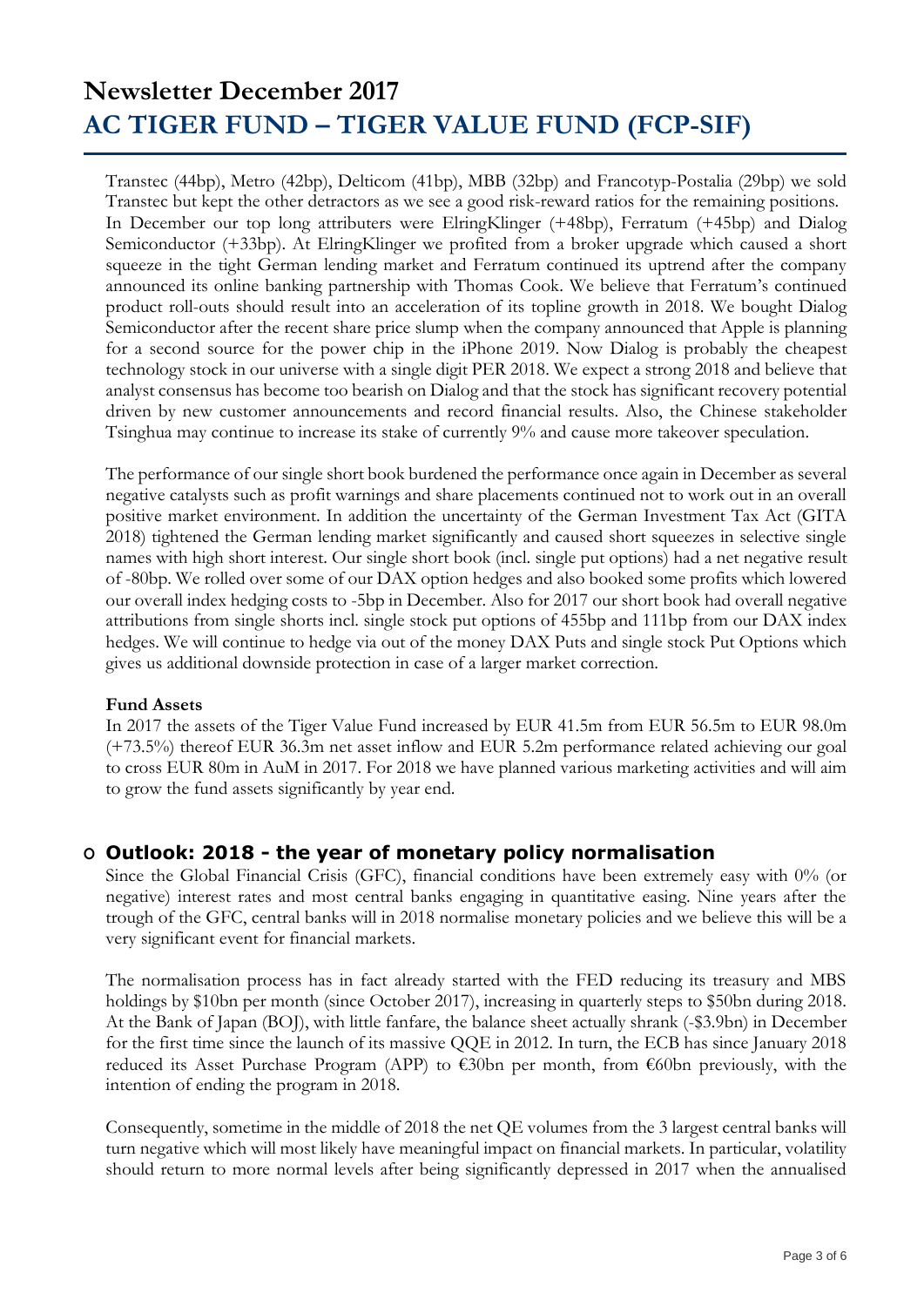volatility fell to 10.6% from 21.3% in 2016 for the DAX. While global equity markets remained buoyant in December, volatility has already started to creep up with the 30-day realized volatility of the DAX hitting 11.3% at the end of December from a low of 4.4% in October.

#### **Positioning – top picks for 2018**

We have started 2018 with our typical above average net equity exposure (around 45%) to benefit from the customary January reallocation trade. After a disappointing performance for many value stocks in 2017, we have already seen a revived interest in the first few days of 2018 for many of these previously discarded stocks. Our general market outlook has not changed, we still expect a more volatile sideways trading market where stock picking will become increasingly important. While its understandably tempting to follow the markets current exuberance and chase the latest speculative bubble (exemplified by Bitcoin presently), we remain committed to our well tried and tested catalyst value stock picking strategy based on our 10 point scoring model and risk/reward premise and which has served us well in the last 9 years.

We have started to re-position the Fund for 2018 and will continue to do so in January by adding to our long and short positions. Our top investment ideas include Metro (strong stable cash flows; recovery in Russia), Dialog Semiconductor (technology at single digit PER; strong quarter ahead), Ferratum (Fintech with strong profitable growth), Strabag (German infrastructure play with significant discount to peers), Hochtief/Abertis (takeover will result in significant synergies) and Software AG (profits from new Internet-of-things platform; strong earnings growth). The top picks which we haven't discussed yet will be highlighted in our next newsletters. We would like to thank our investors for your continued trust and look forward to another exciting year!

### *The Tiger Value Fund Desk, 8th January 2018*

 **Matthias Rutsch Marc Schädler Peter Irblad**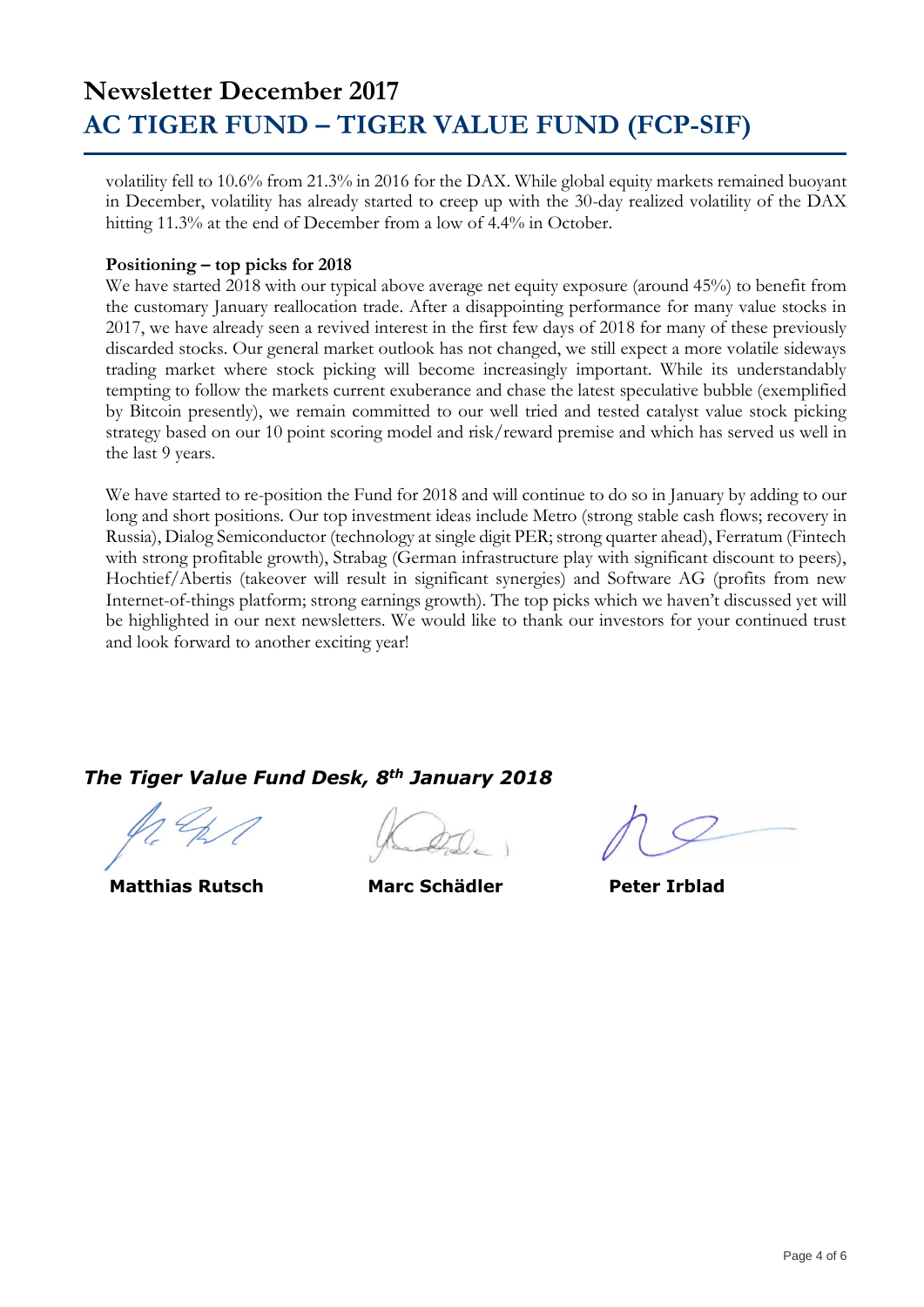#### **Objectives**

The objective is to identify undervalued companies with external catalysts and/or initiate pro-active measures to create shareholder value. The fund aims for a 5 year return of 10-15% p.a. with strong focus on capital preservation.

#### **Investment Strategy**

The Investment Advisor is a specialized fundamental European long/short equity investment manager. The investment philosophy is based on seeking out undervalued value creating companies where we see upcoming catalysts and/or value creation measures that could improve the intrinsic value of the company and drive shareholder returns. At the same time we seek to profit from identifying overvalued value destroying companies where the intrinsic value is continuously being eroded. For each position we perform a detailed analysis including a 360 degree research process and 10 point scoring system (further details are available in our DDQ of investor presentation). The managers foresee a direct dialog with the company as well as with other shareholders to support management to initiate value creating measures. Their partner network i.e. other shareholders, consultants, sector experts, media etc. will help to impact positive change.

The fund intends to engage in 20-40 long investments (excl. residual positions and fixed income) with a target net long exposure of around 20-50%. The geographic focus is likely to be Germany, Switzerland and Austria.

| <b>Fund Information</b>   |                             | <b>Fee Structure and Risk Management</b> |                        |  |  |  |
|---------------------------|-----------------------------|------------------------------------------|------------------------|--|--|--|
| Currency                  | <b>EUR</b>                  | Admin/Custodian Fee                      | Up to 0.49%            |  |  |  |
| Legal Entity              | <b>FCP-SIF</b>              | Advisory (Mgmt) Fee                      |                        |  |  |  |
| <b>Fund Domicile</b>      | Luxembourg                  | Share Class A / U                        | $2.0\%$                |  |  |  |
| <b>Fund Structure</b>     | Open-ended multi-class      | Share Class B                            | 1.5%                   |  |  |  |
| Style mandate             | Long/Short and Active Value | Performance Fee                          |                        |  |  |  |
| <b>Investment Minimum</b> |                             | Share Class A / U                        | 20%                    |  |  |  |
| Share Class A / U         | € 125,000 / US-\$ 125,000   | Share Class B                            | 15%                    |  |  |  |
| Share Class B             | € 5,000,000                 | Hurdle Rate                              | None                   |  |  |  |
| Sub. Frequency            | Monthly                     | High Water Mark                          | Yes.                   |  |  |  |
| Red. Frequency            | Monthly                     | Eligible Investors                       | See Issue Document     |  |  |  |
| <b>Redemption Notice</b>  |                             | Leverage                                 | Maximum 200% of NAV    |  |  |  |
| Share Class A / U         | $monthly*$                  | <b>Fund Benchmark</b>                    | CS HF Index L/S Equity |  |  |  |
| Share Class B             | 6 months                    |                                          |                        |  |  |  |

\*) The redemption notice has to be send to the Administrator five business days prior to month end (cut-off 5pm). Therefore the redemption term is monthly with a notice period of 5 days. Please see the offering document for further information.

Investors: Sales documents may not be forwarded to investors other than those who meet the 'experienced investor' requirements under the Law of 2007.

#### **Fund Advisor Details and Service Providers**

| <b>Management Company</b>     | Alceda Fund Management SA       |
|-------------------------------|---------------------------------|
| <b>Investment Advisor</b>     | Tiger Asset Management GmbH     |
| <b>Swiss Representative</b>   | <b>ACOLIN Fund Services AG</b>  |
| <b>Prime Broker/Custodian</b> | SEB AB / SEB SA                 |
| <b>Administrator</b>          | European Fund Administration SA |
| <b>Auditor</b>                | PriceWaterhouseCoopers          |